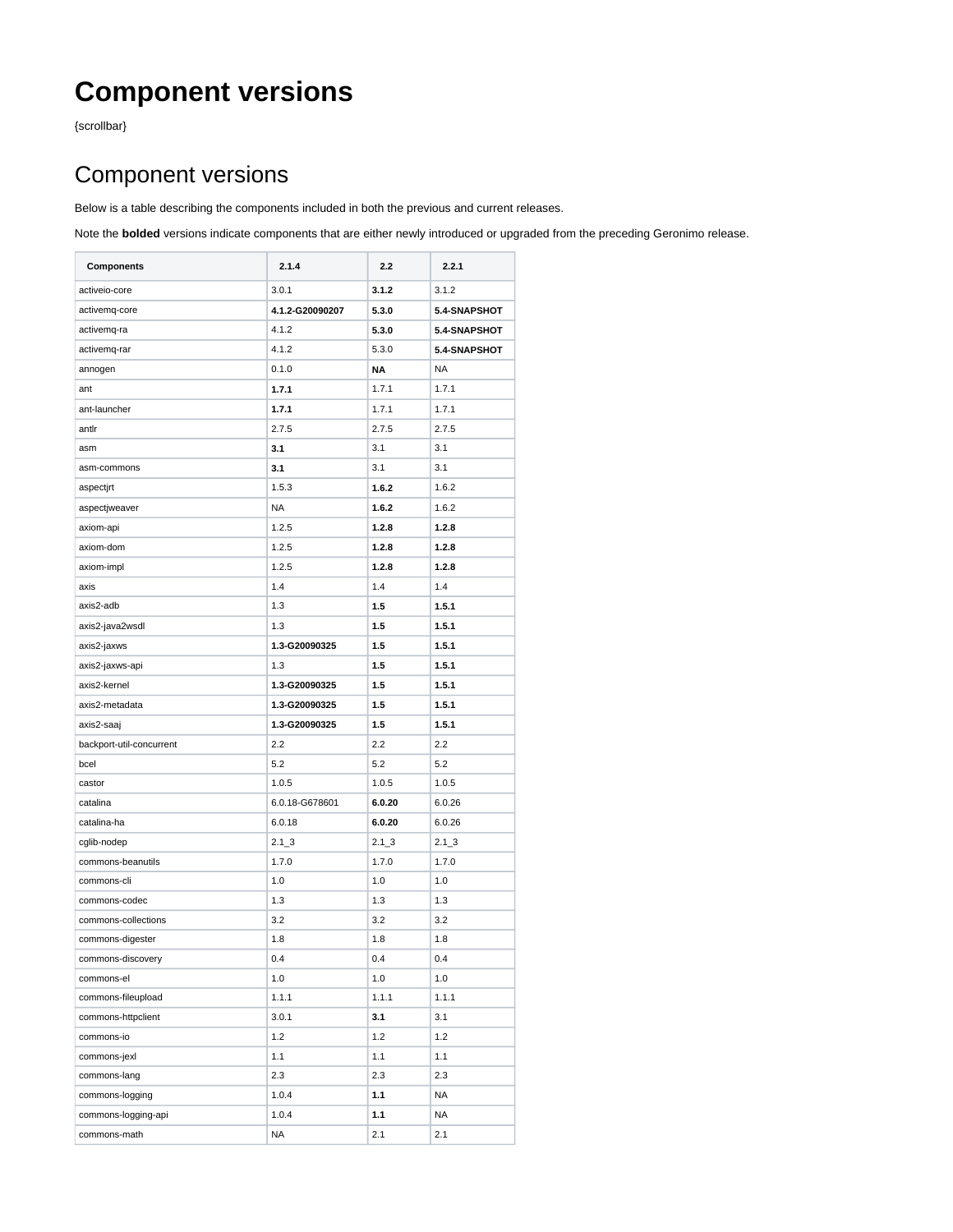| commons-modeler                            | 2.0             | ΝA             | NA             |
|--------------------------------------------|-----------------|----------------|----------------|
| commons-net                                | NA              | 2.0            | 2.0            |
| commons-primitives                         | 20041207.202534 | <b>NA</b>      | <b>NA</b>      |
| commons-vfs                                | <b>NA</b>       | 1.0            | 1.0            |
| coyote                                     | 6.0.18          | 6.0.20         | 6.0.26         |
| cxf-api                                    | 2.0.8           | 2.1.4          | 2.1.9          |
| cxf-common-utilities                       | 2.0.8           | 2.1.4          | 2.1.9          |
| cxf-metacode                               | 2.0.8           | 2.1.4          | 2.1.9          |
| cxf-rt-bindings-soap                       | 2.0.8           | 2.1.4          | 2.1.9          |
| cxf-rt-bindings-xml                        | 2.0.8           | 2.1.4          | 2.1.9          |
| cxf-rt-core                                | 2.0.8           | 2.1.4          | 2.1.9          |
| cxf-rt-databinding-jaxb                    | 2.0.8           | 2.1.4          | 2.1.9          |
| cxf-rt-frontend-jaxws                      | 2.0.8           | 2.1.4          | 2.1.9          |
| cxf-rt-frontend-simple                     | 2.0.8           | 2.1.4          | 2.1.9          |
| cxf-rt-transports-http                     | 2.0.8           | 2.1.4          | 2.1.9          |
| cxf-tools-common                           | 2.0.8           | 2.1.4          | 2.1.9          |
| derby                                      | 10.4.2.0        | 10.4.2.0       | 10.5.3.0_1     |
| derbyclient                                | 10.4.2.0        | 10.4.2.0       | 10.5.3.0_1     |
| derbynet                                   | 10.4.2.0        | 10.4.2.0       | 10.5.3.0_1     |
| derbytools                                 | 10.4.2.0        | 10.4.2.0       | 10.5.3.0 1     |
| dojo                                       | 1.0.2           | 1.3.2          | 1.4.2          |
| dojolegacy                                 | 0.4.3           | <b>NA</b>      | <b>NA</b>      |
| dwr                                        | 2.0.5           | 3.0.M1         | 3.0.M1         |
| geronimo-activation_1.1_spec               | 1.0.2           | 1.0.2          | 1.0.2          |
| geronimo-annotation_1.0_spec               | 1.1.1           | 1.1.1          | 1.1.1          |
| geronimo-connector                         | 2.1.2           | 2.1.3          | 2.1.4          |
| geronimo-concurrent_1.0_spec               |                 | $1.0$ EA       | $1.0 - EA$     |
| geronimo-ejb_3.0_spec                      | 1.0.1           | 1.0.1          | 1.0.1          |
| geronimo-el_1.0_spec                       | 1.0.1           | 1.0.1          | 1.0.2          |
| geronimo-interceptor_3.0_spec              | 1.0.1           | 1.0.1          | 1.0.1          |
| geronimo-j2ee-connector_1.5_spec           | 2.0.0           | 2.0.0          | 2.0.0          |
| geronimo-j2ee-management_1.1_spec          | 1.0.1           | 1.0.1          | 1.0.1          |
| geronimo-jacc_1.1_spec                     | 1.0.1           | 1.0.2          | 1.0.2          |
| geronimo-javaee-deployment_1.<br>1MR3_spec | 1.0             | 1.0            | 1.0            |
| geronimo-javamail_1.4_mail                 | 1.7             | 1.7            | 1.7            |
| geronimo-jaxbs_2.1_spec                    |                 | 1.0            | 1.0            |
| geronimo-jaxws 2.1 spec                    |                 | 1.0            | 1.0            |
| geronimo-jaxr_1.0_spec                     | 2.0.0           | 2.0.0          | 2.0.0          |
| geronimo-jaxrpc_1.1_spec                   | 2.0.0           | 2.0.0          | 2.0.0          |
| geronimo-jms_1.1_spec                      | 1.1.1           | 1.1.1          | 1.1.1          |
| geronimo-jpa_3.0_spec                      | 1.1.1           | 1.1.2          | 1.1.2          |
| geronimo-jsp 2.1 spec                      | 1.0.1           | 1.0.1          | 1.0.1          |
| geronimo-jta_1.1_spec                      | 1.1.1           | 1.1.1          | 1.1.1          |
| geronimo-saaj 1.3 spec                     | 1.0.1           | 1.0.1          | 1.0.1          |
| geronimo-schema-j2ee_1.4                   | 1.2             | 1.2            | 1.2            |
| geronimo-schema-jee_5                      | 1.1             | 1.1            | 1.1            |
| geronimo-servlet_2.5_spec                  | 1.2             | 1.2            | 1.2            |
| geronimo-stax-api_1.0_spec                 | 1.0.1           | 1.0.1          | 1.0.1          |
| geronimo-transaction                       | 2.1.2           | 2.1.3          | 2.1.4          |
| geronimo-ws-metadata_2.0_spec              | 1.1.2           | 1.1.2          | 1.1.2          |
| gmaven-mojo                                | $1.0 - rc - 2$  | $1.0 - rc - 2$ | $1.0 - rc - 2$ |
| gmaven-plugin                              | $1.0 - rc - 2$  | $1.0 - rc - 2$ | $1.0 - rc - 2$ |
| gmaven-runtime-default                     | $1.0 - rc - 2$  | $1.0 - rc - 2$ | $1.0 - rc - 2$ |
| groovy-all                                 | NA              | NA             | NA             |

 $\overline{\phantom{a}}$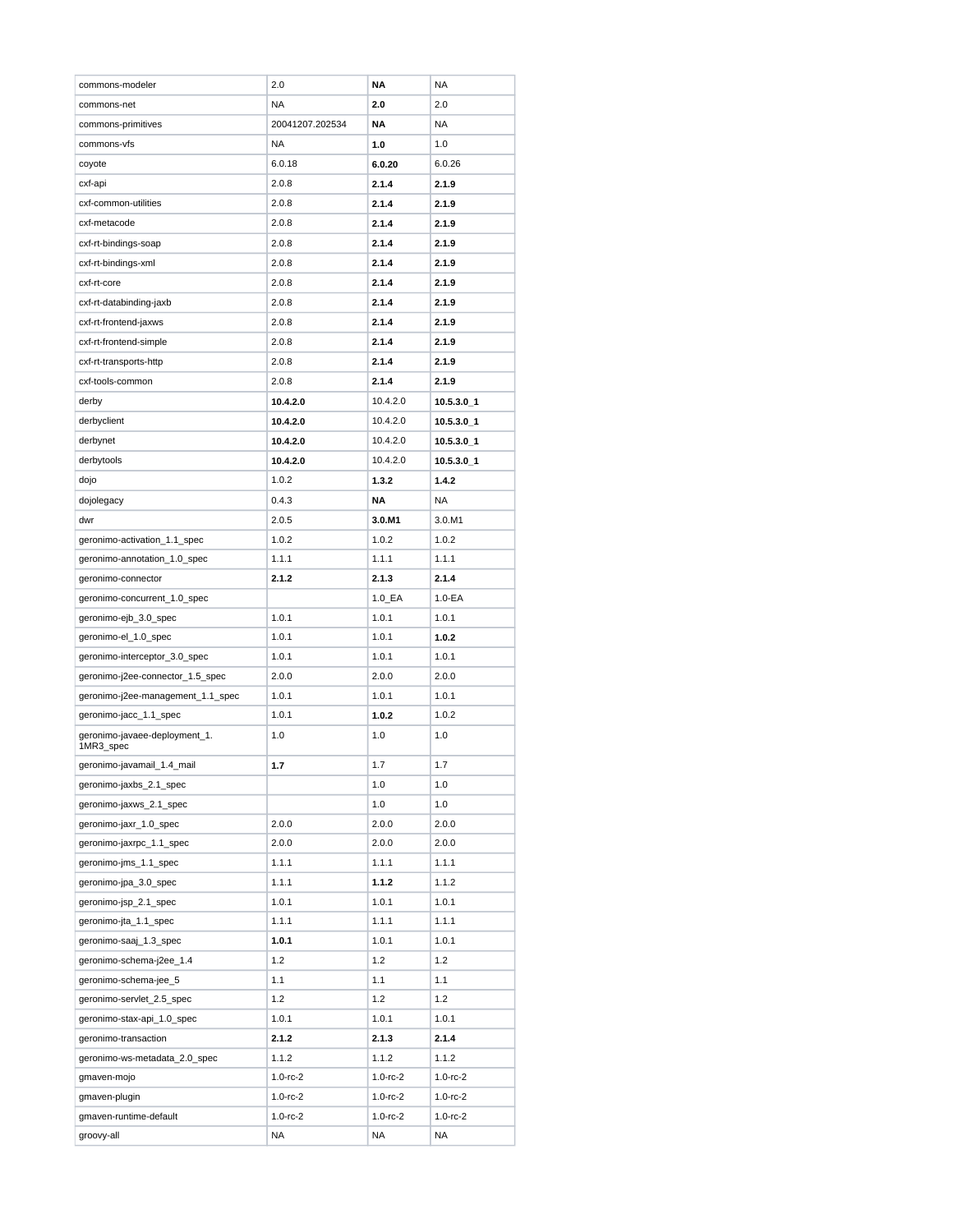| groovy-all-minimal      | 1.5.6                    | 1.5.6              | 1.5.6              |
|-------------------------|--------------------------|--------------------|--------------------|
| groovy-maven-plugin     | <b>NA</b>                | <b>NA</b>          | <b>NA</b>          |
| groovy-mojo-support     | <b>NA</b>                | NA                 | <b>NA</b>          |
| groovy-mojo-tools       | NA                       | NA                 | <b>NA</b>          |
| gshell-ansi             | $1.0$ -alpha-1           | $1.0$ -alpha-1     | $1.0$ -alpha-1     |
| gshell-bootstrap        | $1.0$ -alpha-1           | 1.0-alpha-1        | 1.0-alpha-1        |
| gshell-builtins         | $1.0$ -alpha-1           | $1.0$ -alpha-1     | $1.0$ -alpha-1     |
| gshell-cli              | $1.0$ -alpha-1           | $1.0$ -alpha-1     | $1.0$ -alpha-1     |
| gshell-clp              | $1.0$ -alpha-1           | 1.0-alpha-1        | $1.0$ -alpha-1     |
| gshell-command-api      | $1.0$ -alpha-1           | $1.0$ -alpha-1     | $1.0$ -alpha-1     |
| gshell-common           | 1.o-alpha-1              | 1.0-alpha-1        | 1.0-alpha-1        |
| gshell-core             | $1.0$ -alpha-1           | 1.0-alpha-1        | 1.0-alpha-1        |
| gshell-i18n             | $1.0$ -alpha-1           | 1.0-alpha-1        | $1.0$ -alpha-1     |
| gshell-maven-plugin     | $1.0$ -alpha-1           | 1.0-alpha-1        | $1.0$ -alpha-1     |
| gshell-parser           | $1.0$ -alpha-1           | 1.0-alpha-1        | $1.0$ -alpha-1     |
| gshell-prefs            | $1.0$ -alpha-1           | 1.0-alpha-1        | $1.0$ -alpha-1     |
| gshell-remote-client    | $1.0$ -alpha-1           | 1.0-alpha-1        | $1.0$ -alpha-1     |
| gshell-remote-common    | $1.0$ -alpha-1           | 1.0-alpha-1        | $1.0$ -alpha-1     |
| gshell-remote-server    | $1.0$ -alpha-1           | $1.0$ -alpha-1     | $1.0$ -alpha-1     |
| gshell-whisper          | $1.0$ -alpha-1           | $1.0$ -alpha-1     | $1.0$ -alpha-1     |
| howl                    | $1.0.1 - 1$              | $1.0.1 - 1$        | $1.0.1 - 1$        |
| hsqldb                  | 1.7.2.2                  | 1.7.2.2            | 1.7.2.2            |
| httpcore                | 4.0-alpha5               | 4.0.1              | 4.0.1              |
| jasper                  | 6.0.18-G678601           | 6.0.20             | 6.0.26             |
| jasper-el               | 6.0.18-G678601           | 6.0.20             | 6.0.26             |
| jasper-jdt              | 6.0.18                   | 6.0.20             | 6.0.26             |
| jaxb-api                | 2.0                      | 2.1                | NA                 |
| jaxb-impl               | 2.0.5                    | 2.1.7              | 2.1.12             |
|                         |                          |                    |                    |
| jaxb-xjc                | 2.0.5                    | 2.1.7              | 2.1.12             |
| jaxb2-maven-plugin      | 1.2                      | 1.2                | 1.2                |
| jaxen                   | ΝA                       | NA                 | NA                 |
| jaxws-rt                | 2.0                      | 2.1.4              | 2.1.4              |
| jaxws-tools             | 2.0                      | 2.1.4              | 2.1.4              |
| jcl-over-slf4j          | 1.4.3                    | 1.5.5              | 1.5.5              |
| jetty                   | 6.1.7                    | 7                  | 7                  |
| jetty-ajp               | 6.1.7                    | 7                  | 7                  |
| jetty-sslengine         | 6.1.7                    | 7                  | 7                  |
| jetty-util              | 6.1.7                    | 7                  | 7                  |
| jline                   | 0.9.94                   | 0.9.94             | 0.9.94             |
| jspc-compiler-tomcat6   | 2.0-alpha-1              | 2.0-alpha-2        | 2.0-alpha-2        |
| jspc-maven-plugin       | 2.0-alpha-1-<br>20070806 | 2.0-alpha-2        | 2.0-alpha-2        |
| jstl                    | 1.2                      | 1.2                | 1.2                |
| juddi                   | 0.9 <sub>rc4</sub>       | 2.0 <sub>rc6</sub> | 2.0 <sub>rc6</sub> |
| juddi-ws                | 0.9 <sub>rc4</sub>       | 2.0 <sub>rc6</sub> | 2.0 <sub>rc6</sub> |
| jul-to-slf4j            | 1.4.3                    | 1.5.5              | 1.5.5              |
| juli                    | 6.0.18                   | 6.0.20             | 6.0.26             |
| juli-adapters           | 6.0.18                   | 6.0.20             | 6.0.26             |
| junit                   | 3.8.1                    | 3.8.2              | 3.8.2              |
| log4j                   | 1.2.14                   | 1.2.15             | 1.2.15             |
| maven-assembly-plugin   | $2.2$ -beta-1            | 2.2-beta-4         |                    |
| maven-compiler-plugin   | 2.0.2                    | 2.0.2              |                    |
| maven-dependency-plugin | 2.0-alpha-4              | 2.1                |                    |
| maven-deploy-plugin     | 2.3                      | 2.3                |                    |
| maven-ear-plugin        | 2.3                      | 2.3.1              |                    |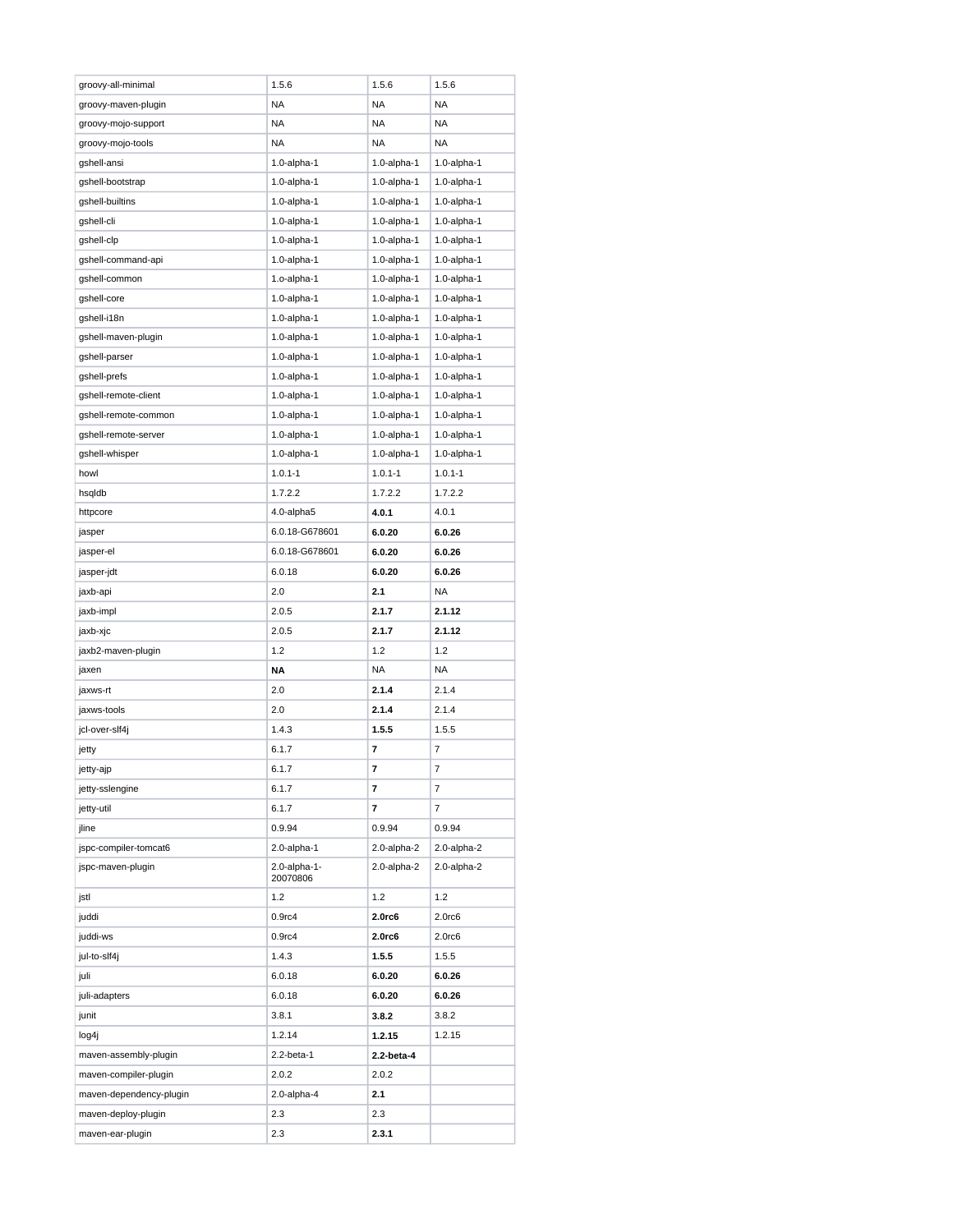| maven-enforcer-plugin         | $1.0$ -alpha- $3$  | 1.0-beta-1        |                   |
|-------------------------------|--------------------|-------------------|-------------------|
| maven-failsafe-plugin         | <b>NA</b>          | <b>NA</b>         | 2.5               |
| maven-gpg-plugin              | $1.0$ -alpha- $3$  | $1.0$ -beta-1     |                   |
| maven-jar-plugin              | 2.1                | 2.2               |                   |
| maven-javadoc-plugin          | 2.3                | 2.5               |                   |
| maven-maven-plugin            | <b>NA</b>          | <b>NA</b>         | 1.5               |
| maven-plugin-plugin           | 2.3                | 2.5               | 2.3               |
| maven-pmd-plugin              | 2.2                | <b>NA</b>         |                   |
| maven-rar-plugin              | 2.2                | 2.2               |                   |
| maven-release-plugin          | $2.0$ -beta- $6$   | $2.0$ -beta-8     |                   |
| maven-remote-resources-plugin | 1.0                | 1.0               |                   |
| maven-surefire-plugin         | 2.3                | 2.4.3             | 2.5               |
| maven-war-plugin              | 2.0.2              | 2.1-beta-1        | 2.1-alpha2        |
| mina-core                     | 1.1.5              | 1.1.6             | 1.1.6             |
| mina-filter-ssl               | 1.1.5              | 1.1.6             | 1.1.6             |
| mockobjects-core              | 0.09               | 0.09              | 0.09              |
| mockobjects-jdk1.4-j2ee1.3    | 0.09               | 0.09              | 0.09              |
| myfaces-api                   | 1.2.6              | 1.2.6             | 1.2.8             |
| myfaces-impl                  | 1.2.6              | 1.2.6             | 1.2.8             |
| native2ascii-maven-plugin     |                    | 1.0-alpha-1       | $1.0$ -alpha-1    |
| neethi                        | 2.0                | 2.0.4             | 2.0.4             |
| ognl                          | 2.6.9              | 2.6.9             | 2.6.9             |
| openejb-axis                  | 3.0.1              | 3.1.2             | 3.1.3-SNAPSHOT    |
| openejb-client                | 3.0.1              | 3.1.2             | 3.1.3-SNAPSHOT    |
| openejb-core                  | 3.0.1              | 3.1.2             | 3.1.3-SNAPSHOT    |
| openejb-ejbd                  | 3.0.1              | 3.1.2             | 3.1.3-SNAPSHOT    |
| openejb-javaagent             | 3.0.1              | 3.1.2             | 3.1.3-SNAPSHOT    |
| openejb-jee                   | 3.0.1              | 3.1.2             | 3.1.3-SNAPSHOT    |
| openejb-loader                | 3.0.1              | 3.1.2             | 3.1.3-SNAPSHOT    |
| openejb-server                | 3.0.1              | 3.1.2             | 3.1.3-SNAPSHOT    |
| openjpa                       | 1.2.1              | 1.2.1             | 1.2.2             |
| openjpa-persistence-jdbc      | 1.2.1              | 1.2.1             | 1.2.2             |
| plexus-archiver               | 1.0-alpha-7        | $1.0$ -alpha- $7$ | $1.0$ -alpha- $7$ |
| plexus-classworlds            | 1.0-alpha-10       | 1.2-alpha-10      | 1.2-alpha-10      |
| plexus-component-annotations  | $1.0$ -alpha-1     | 1.0-alpha-1       | $1.0$ -alpha-1    |
| plexus-component-api          | 1.0-alpha-32       | 1.0-alpha-<br>32  | 1.0-alpha-32      |
| plexus-container-default      | 1.0-alpha-32       | 1.0-alpha-<br>32  | $1.0$ -alpha-32   |
| plexus-utils                  | 1.4.5              | 1.4.5             | 1.4.5             |
| pluto-container               | 1.1.6-G643117      | 1.1.6             | 1.1.6             |
| pluto-descriptor-api          | 1.1.6-G643117      | 1.1.6             | 1.1.6             |
| pluto-descriptor-impl         | 1.1.6-G643117      | 1.1.6             | 1.1.6             |
| pluto-portal-driver           | 1.1.6-G643117      | 1.1.6             | 1.1.6             |
| pluto-portal-driver-impl      | 1.1.6-G643117      | 1.1.6             | 1.1.6             |
| pluto-taglib                  | 1.1.6-G643117      | 1.1.6             | 1.1.6             |
| portlet-api                   | 1.0                | 1.0               | 1.0               |
| portlet-api_1.0_spec          | 1.0                | 1.0               | 1.0               |
| regexp                        | 1.3                | 1.3               | 1.3               |
| rmock                         | 2.0.0              | 2.0.0             | 2.0.0             |
| saaj-impl                     | 1.3.2              | 1.3.2             | 1.3.2             |
| scout                         | 1.0 <sub>rc1</sub> | 1.1               | 1.1               |
| selenium-maven-plugin         | 1.0-rc-1           | $1.0 - rc - 1$    | 1.0.1             |
| selenium-server               |                    | 1.0-beta-2        | 1.0.3             |
|                               |                    |                   |                   |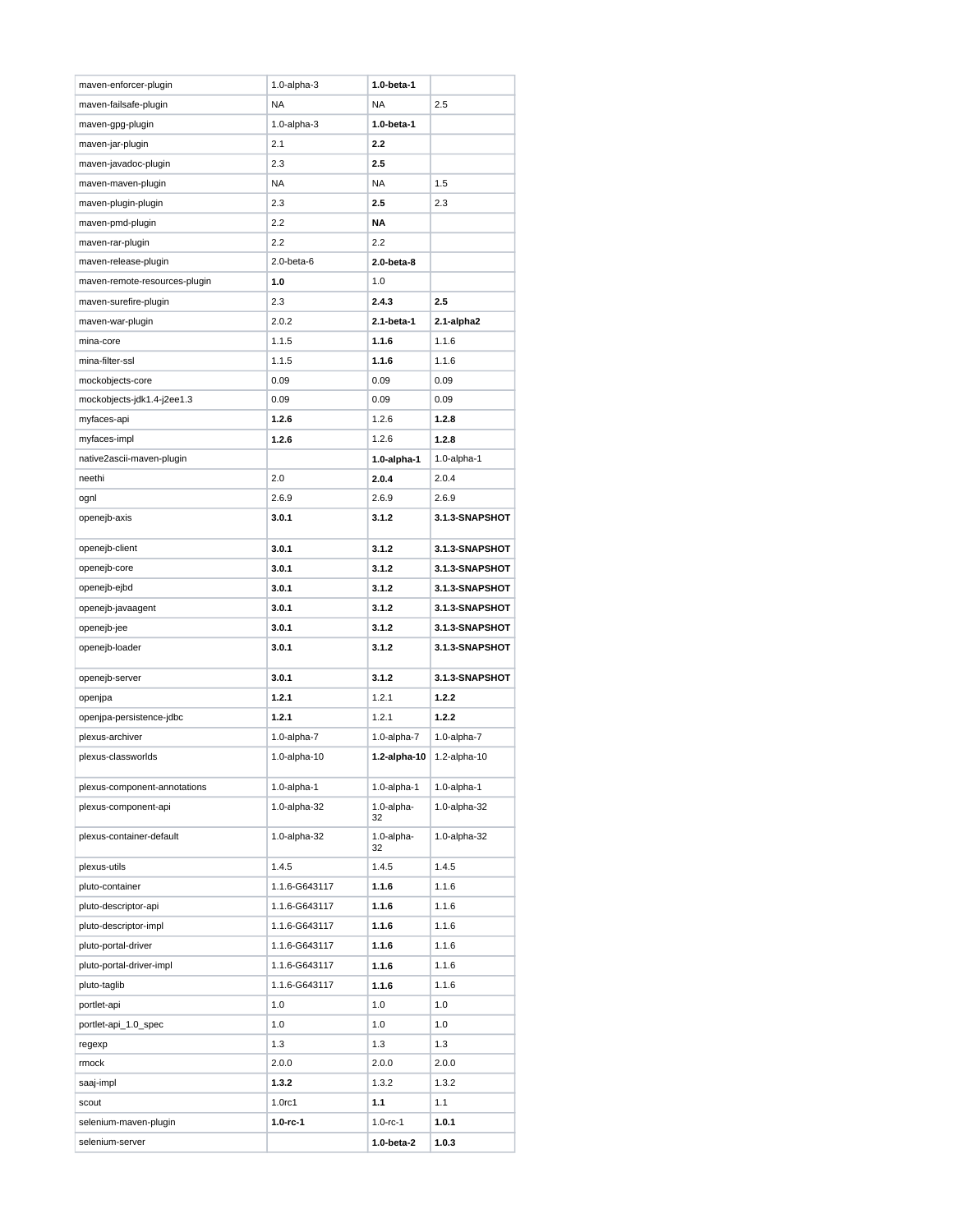| serp                                | 1.11.0         | 1.11.0            | 1.11.0         |
|-------------------------------------|----------------|-------------------|----------------|
| shitty-maven-plugin                 | $1.0$ -alpha-2 | $1.0$ -alpha- $3$ | <b>NA</b>      |
| slf4j-api                           | 1.4.3          | 1.5.5             | 1.5.5          |
| slf4j-gossip                        | $1.0 - rc - 2$ | $1.0 - rc - 2$    | $1.0 - rc - 2$ |
| slf4j-jcl                           | 1.4.3          | ΝA                | <b>NA</b>      |
| slf4j-log4j12                       | 1.4.3          | 1.5.5             | 1.5.5          |
| slf4j-simple                        | 1.4.3          | 1.5.5             | 1.5.5          |
| spring                              | 2.5.6          | 2.5.6             | 3.0.1.RELEASE  |
| spring-beans                        | 2.5.6          | 2.5.6             | 3.0.1.RELEASE  |
| spring-context                      | 2.5.6          | 2.5.6             | 3.0.1.RELEASE  |
| spring-core                         | 2.5.6          | 2.5.6             | 3.0.1.RELEASE  |
| spring-web                          | 2.5.6          | 2.5.6             | 3.0.1.RELEASE  |
| sql-maven-plugin                    | 1.0            | 1.0               | 1.0            |
| stax-ex                             |                | 1.0               | 1.0            |
| streambugger                        |                | 0.8               | 0.8            |
| swizzle-stream                      | 1.0.1          | 1.0.1             | 1.0.1          |
| sxc-jaxb                            |                | 0.7.2             | 0.7.2          |
| testgn                              | <b>NA</b>      | 5.8               | 5.8            |
| trangl-connector-db2-xa             | 1.3            | 1.4               | 1.4            |
| tranql-connector-derby-client-local | 1.4            | 1.5               | 1.5            |
| tranql-connector-derby-client-xa    | 1.4            | 1.5               | 1.5            |
| tranql-connector-derby-embed-local  | 1.4            | 1.5               | 1.5            |
| tranql-connector-derby-embed-xa     | 1.4            | 1.5               | 1.5            |
| tranql-connector-informix-xa        | NA             | 1.1               | 1.2            |
| tranql-connector-mysql-local        | 1.2            | 1.3               | 1.3            |
| trangl-connector-mysgl-xa           | 1.2            | 1.3               | 1.3            |
| trangl-connector-oracle-local       | 1.4            | 1.5               | 1.5            |
| trangl-connector-oracle-rac-local   | 1.4            | 1.5               | 1.5            |
| tranql-connector-oracle-xa          | 1.4            | 1.5               | 1.5            |
| tranql-connector-postgresql-local   | 1.1            | 1.2               | 1.2            |
| tranql-connector-postgresql-xa      | 1.1            | 1.2               | 1.2            |
| trangl-connector-ra                 | 1.4            | 1.5               | 1.5            |
| tranql-connector-sqlserver2000-xa   | <b>NA</b>      | 1.1               | 1.1            |
| trangl-connector-sglserver2005-xa   | <b>NA</b>      | 1.1               | 1.1            |
| tribes                              | 6.0.18         | 6.0.20            | 6.0.26         |
| velocity                            |                | 1.5               | 1.5            |
| wadi-aop                            | 2.0            | 2.1.1             | 2.1.1          |
| wadi-core                           | 2.0            | 2.1.1             | 2.1.1          |
| wadi-group                          | 2.0            | 2.1.1             | 2.1.1          |
| wadi-tribes                         | 2.0            | 2.1.1             | 2.1.1          |
| woden-api                           |                | 1.0M8             | 1.0M8          |
| woden-impl-dom                      |                | 1.0M8             | 1.0M8          |
| wsdl4j                              | 1.6.2          | 1.6.2             | 1.6.2          |
| wstx-asl                            | 3.2.1          | 3.2.7             | 3.2.7          |
| xalan                               | 2.7.0          | 2.7.0             | 2.7.0          |
| xbean-finder                        | 3.5            | 3.6               | 3.6            |
| xbean-naming                        | 3.5            | 3.6               | 3.6            |
| xbean-reflect                       | 3.5            | 3.6               | 3.6            |
| xbean-spring                        | N/A            | 3.6               | 3.6            |
| xercesImpl                          | 2.8.1          | 2.8.1             | 2.8.1          |
| xml-resolver                        | 1.1            | 1.2               | 1.2            |
| xmlbeans                            | 2.3.0          | 2.3.0             | 2.3.1          |
| xmlbeans-maven-plugin               | 2.3.1          | 2.3.3             | 2.3.3          |
| XmlSchema                           | 1.3.1          | 1.4.3             | 1.4.3          |